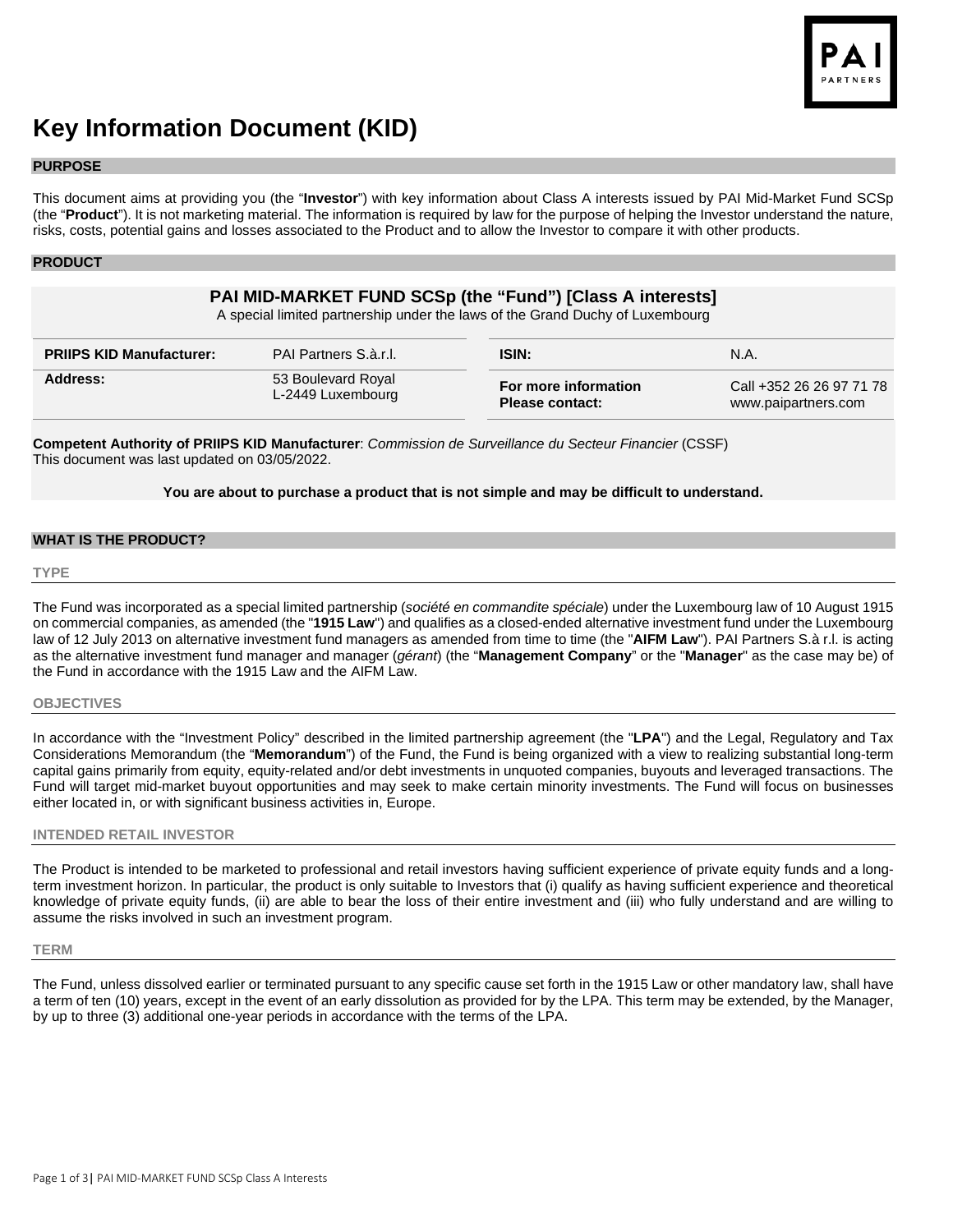## **WHAT ARE THE RISKS AND WHAT COULD I GET IN RETURN?**



Investor cannot cash in early. The Investor may not be able to sell its product easily or it may have to sell at a price that significantly impacts the returns on investment.

The summary risk indicator is a guide to the level of risk of the Product compared to other products. It shows how likely it is that the Product will lose money because of movements in the markets or because the Manager is not able to pay the Investor. We have classified the Product as 6 out of 7, which is the second highest risk class. This rates the potential losses from future performance at a high level, and poor market conditions are very likely to impact the capacity to pay the

Investor. Changes to tax laws/treaties may adversely affect returns on the Investor's investment. The Product does not include any protection from future market performance, as a result the Investor could lose some or all of his investment. If the Manager is not able to pay the Investor what is owed, the Investor could lose his entire investment.

## **Performance Scenarios**

| <b>Investment EUR 10 000</b> |                                              | 10 years (Required minimum holding period) |
|------------------------------|----------------------------------------------|--------------------------------------------|
| Stress scenario              | What the Investor might get back after costs | 2.996 <sup>2</sup>                         |
|                              | Average return <sup>1</sup> each year $(\%)$ | $-11.35\%$                                 |
| Unfavorable scenario         | What the Investor might get back after costs | 14,549 <sup>2</sup>                        |
|                              | Average return <sup>1</sup> each year $(\%)$ | 3.82%                                      |
| Moderate scenario            | What the Investor might get back after costs | 21.589 <sup>2</sup>                        |
|                              | Average return <sup>1</sup> each year $(\%)$ | 8.00%                                      |
| Favorable scenario           | What the Investor might get back after costs | 31.898 <sup>2</sup>                        |
|                              | Average return <sup>1</sup> each year $(\%)$ | 12.30%                                     |

This table shows the money the Investor could get back over the next 10 years, under different scenarios, assuming that the Investor invests €10,000. The scenarios shown illustrate how the Investor's investment could perform. The Investor can compare them with the scenarios of other products. The scenarios presented are an estimate of future performance based on evidence from the past on how the value of this investment varies, and not an exact indicator. What the Investor gets will vary depending on how the market performs and how long the Investor keeps the investment/product.

The stress scenario shows what the Investor might get back in extreme market circumstances, and it does not take into account the situation where the Manager is not able to pay the Investor. The figures shown include all the costs of the product itself but may not include all the costs that Investor pays to his advisor. The figures do not take into account the Investor's personal tax situation, which may also affect how much the Investor gets back.

## **WHAT HAPPENS IF PAI PARTNERS S.A.R.L. IS UNABLE TO PAY OUT?**

Losses are not covered by an investor compensation or guarantee scheme. If PAI Partners S.à r.l. is unable to pay out, the Investor may not recover the sums invested and the Investor may therefore face a financial loss and will not be able to make a claim to the CSSF.

### **WHAT ARE THE COSTS?**

The Reduction in Yield (RIY) shows what impact the total costs borne by the Investor will have on his investment return. The total costs take into account one-off, ongoing and incidental costs. The amounts shown hereinafter are the cumulative costs of the Product itself. The figures assume the Investor invests €10,000 and are estimates subject to change in the future.

#### **COSTS OVER TIME**

The person selling or advising the Investor about this product may charge the Investor additional costs. If so, this person will provide the Investor with information about these costs, and show the Investor the impact that all costs will have on his investment over time.

<sup>1</sup> The percentage return for the investor is based on past performance of peer investment similar to the investments underlying the investment fund. The term "Net" refers to the fact that the return is after costs.

<sup>2</sup> The monetary amounts assume that returns are continuously compounded over 10 years (i.e. the "Required minimum holding period").